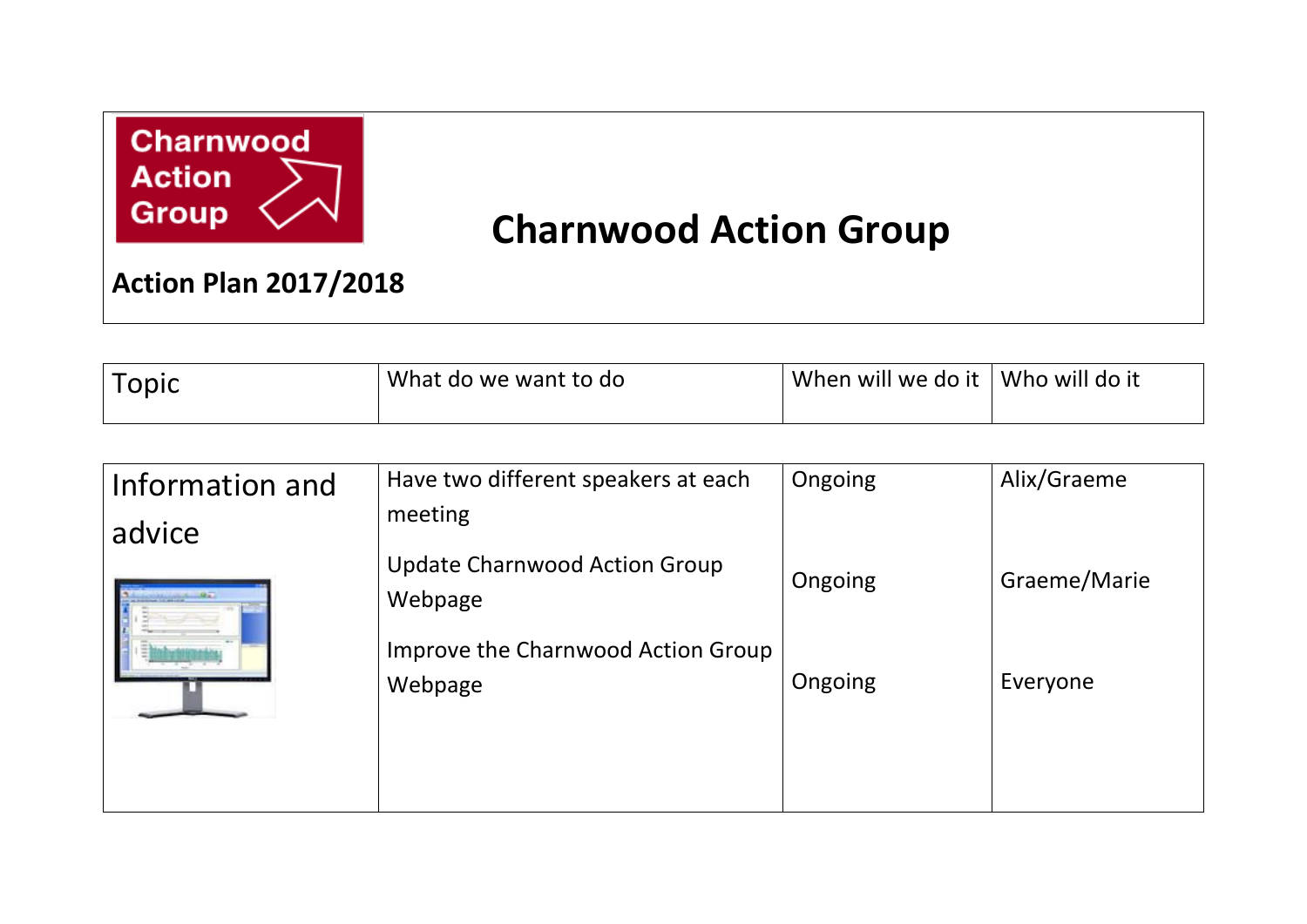|  | Keep up to date with what is        | Ongoing | Alix/Phil/Graeme |
|--|-------------------------------------|---------|------------------|
|  | happening at the Partnership Board  |         |                  |
|  | meetings                            |         |                  |
|  | Promote the group                   | Ongoing | Everyone         |
|  |                                     | 2017/18 | Alix/Graeme      |
|  | Update on the Whole Life Disability |         |                  |
|  | Strategy                            |         |                  |

| Topic | What do we want to do | When will we do it | Who will do it |
|-------|-----------------------|--------------------|----------------|
|-------|-----------------------|--------------------|----------------|

| Leisure and health | Keep the walk groups going                                                               | Ongoing | Alix/Sue/Marie |
|--------------------|------------------------------------------------------------------------------------------|---------|----------------|
|                    | Inform the group about help &<br>support available from LPT learning<br>disability teams | 2017/18 | Heather        |
|                    | Advice around diabetes and healthy                                                       | 2017/18 | Heather        |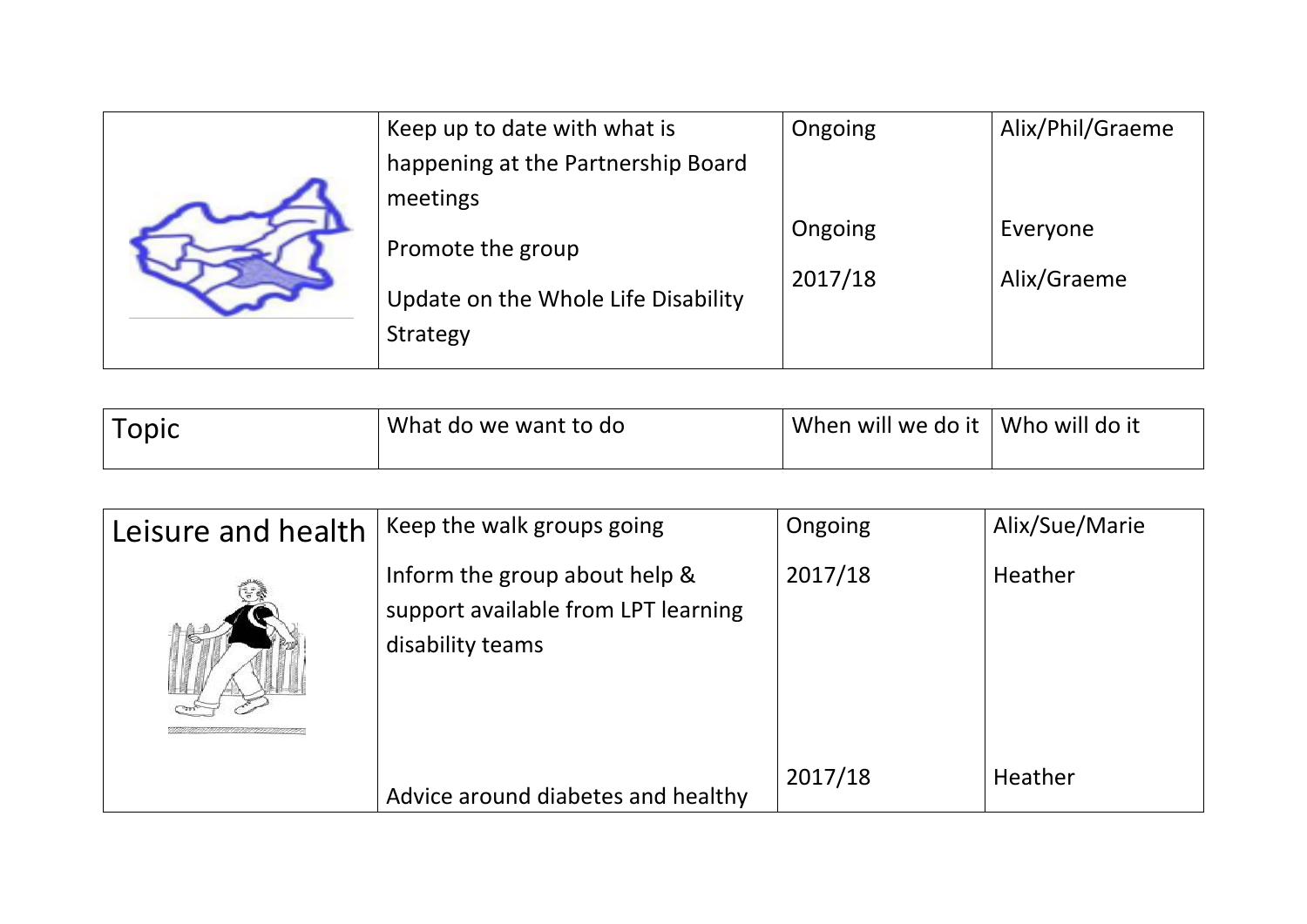|                                | eating<br>Plan a meeting that is dedicated to                                                                 | 2017/18 | <b>Steering</b>                        |
|--------------------------------|---------------------------------------------------------------------------------------------------------------|---------|----------------------------------------|
|                                | keeping healthy & well<br>Keep updated about new sport and<br>leisure opportunities happening in<br>Charnwood | Ongoing | committee/Heather<br><b>CBC/Fusion</b> |
| ww.shutterstock.com - 22681344 | Talk about carriage driving                                                                                   | 2017/18 | Mary                                   |
|                                | Specialist optician services                                                                                  | 2017/18 | Alix/Graeme                            |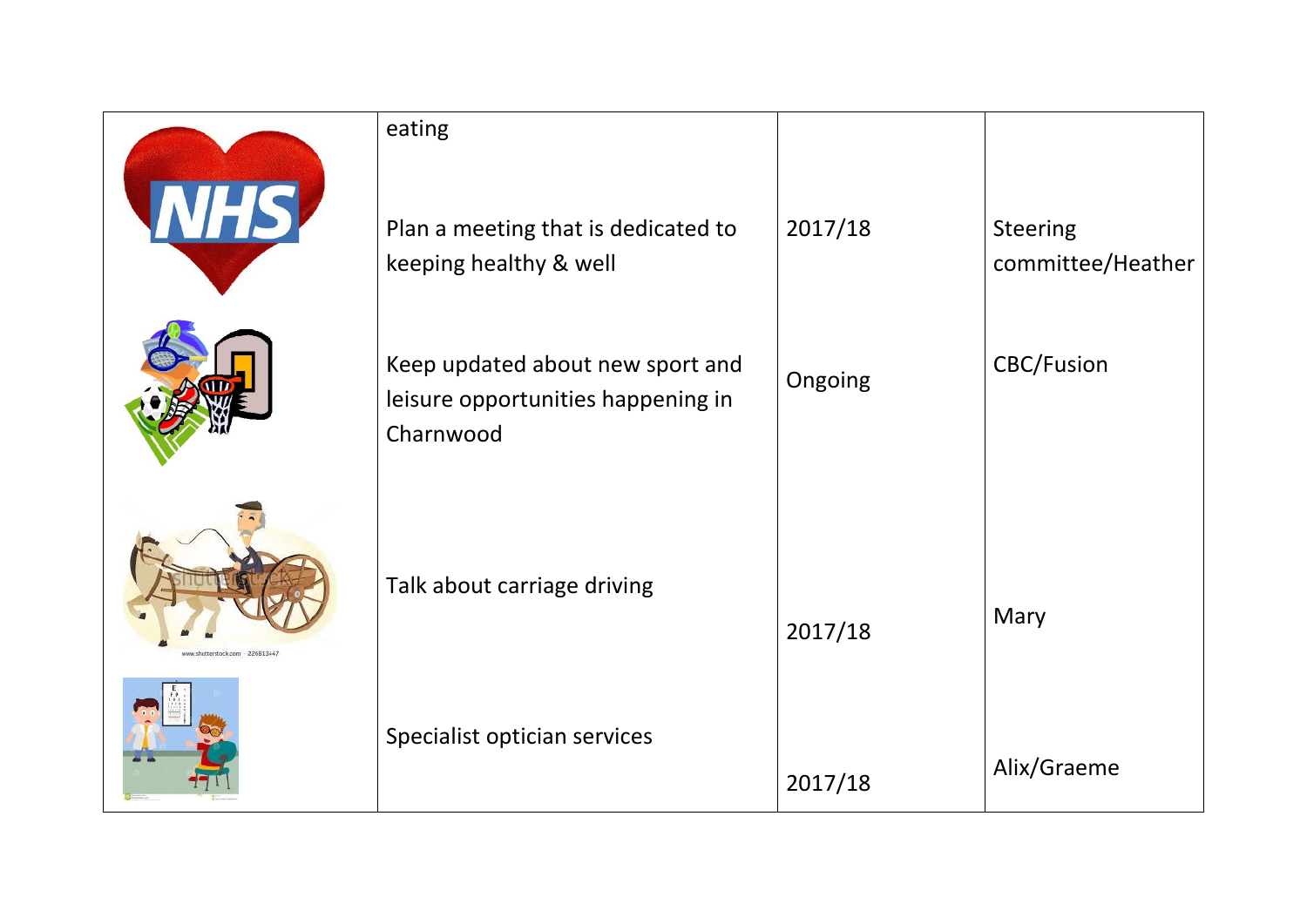| Example 1 Keep the group updated about the | On-going | Jane Parr |
|--------------------------------------------|----------|-----------|
| Safe, Well and happy project               |          |           |
|                                            |          |           |

| Topic | What do we want to do | When will we do it | Who will do it |
|-------|-----------------------|--------------------|----------------|
|-------|-----------------------|--------------------|----------------|

| Transport | Ensure that if there are new issues<br>around public transport that they are                                                                                      | Ongoing | Everyone       |
|-----------|-------------------------------------------------------------------------------------------------------------------------------------------------------------------|---------|----------------|
|           | brought to the group and discussed<br>Ensure that if there are changes to<br>the councils transport policy that they<br>are brought to the group and<br>discussed | Ongoing | Alix/Graeme    |
|           | Ensure that CAG meetings are held at<br>venues that are as accessible as<br>possible                                                                              | Ongoing | Steering group |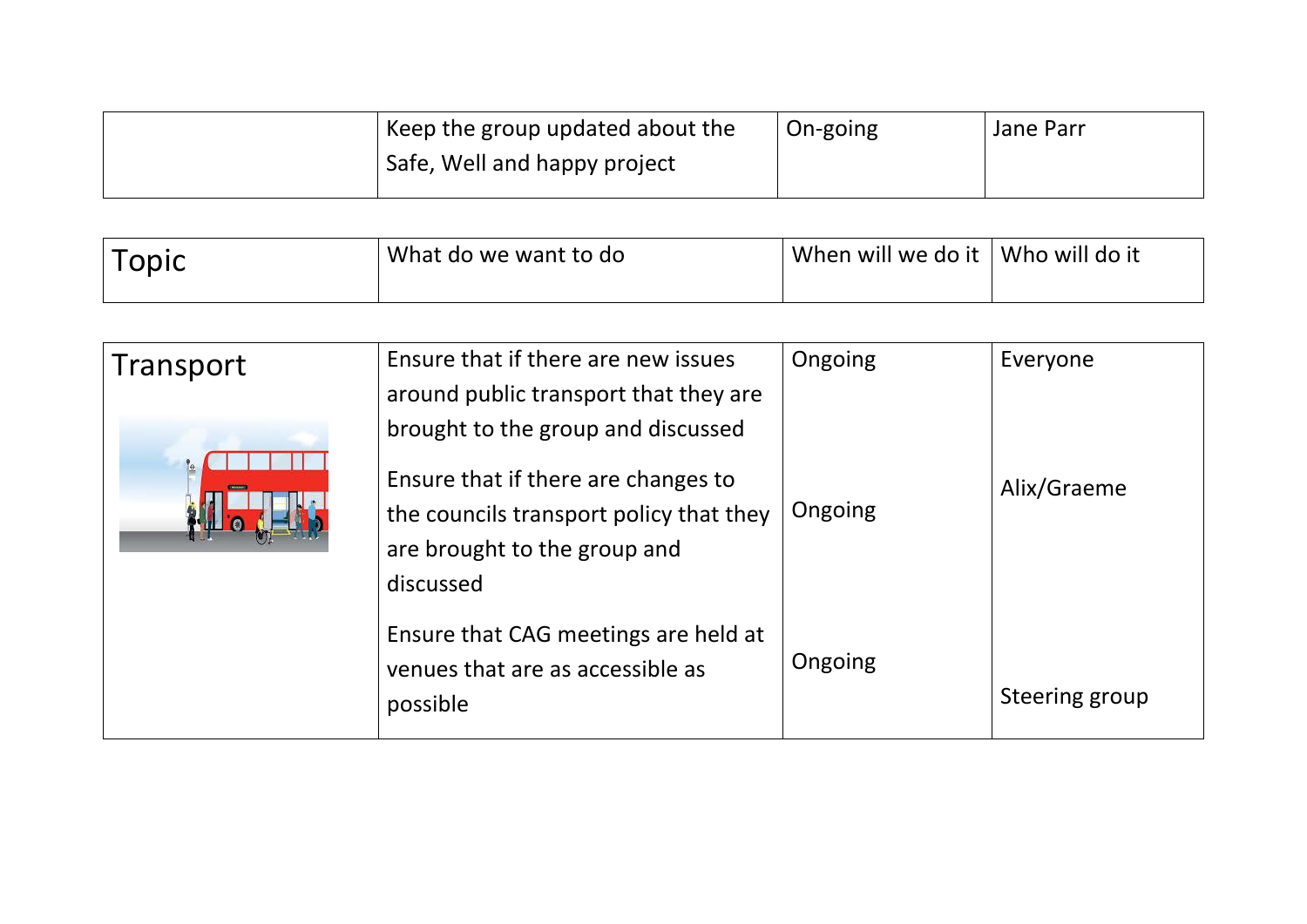| Topic | What do we want to do | When will we do it   Who will do it |  |
|-------|-----------------------|-------------------------------------|--|
|       |                       |                                     |  |

| <b>Keeping safe</b> | Send a representative to the keep<br>safe sub group and feed back to                                                                  | Ongoing | Alix        |
|---------------------|---------------------------------------------------------------------------------------------------------------------------------------|---------|-------------|
|                     | meetings<br>Invite the police to attend our<br>meetings on a regular basis and keep<br>the group updated of local policing<br>matters | Ongoing | Alix/Graeme |
|                     | Invite hate crime officer to meetings<br>and have regular updates about hate<br>crime reporting                                       | Ongoing | Alix/Graeme |
|                     | Make sure people are aware of Keep<br>Safe Places and what a Keep Safe card<br>is. Ask self-advocates to visit the<br>venues          | Ongoing | Everyone    |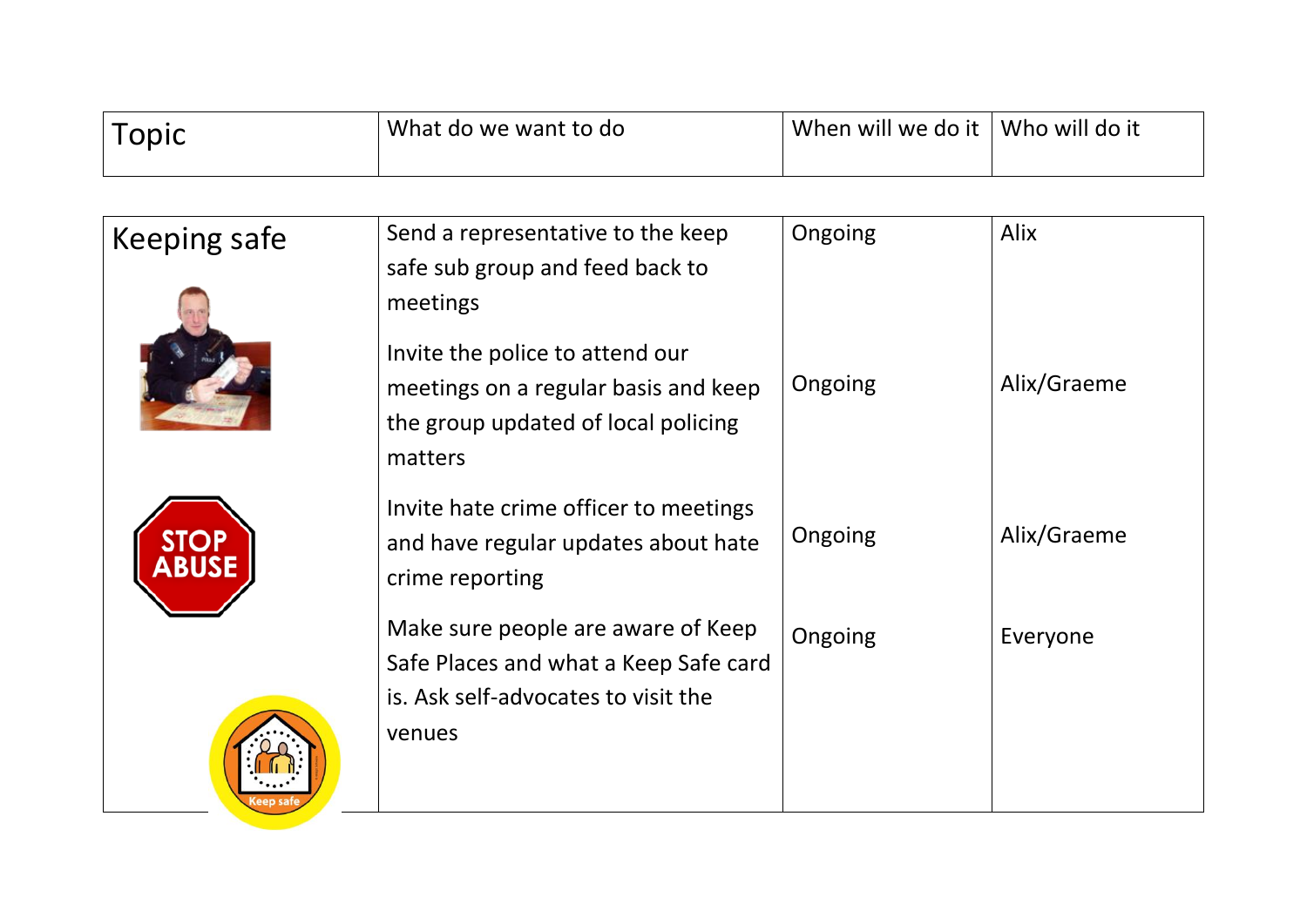| Organise a computer workshop to | 2017/2018 | <b>Steering</b> |
|---------------------------------|-----------|-----------------|
| look at internet safety         |           | committee       |
|                                 |           |                 |

| 'Iopic | What do we want to do | When will we do it | Who will do it |
|--------|-----------------------|--------------------|----------------|
|--------|-----------------------|--------------------|----------------|

| Where I live                           | Keep up to date with what is                                                                                                                      | Ongoing | Everyone    |
|----------------------------------------|---------------------------------------------------------------------------------------------------------------------------------------------------|---------|-------------|
| <b>Giving you</b><br>choice<br>日日<br>g | happening in Charnwood<br>Information on housing options and<br>support available to live in them social<br>housing/shared Lives/supported living | 2017/18 | Alix/Graeme |
|                                        |                                                                                                                                                   |         |             |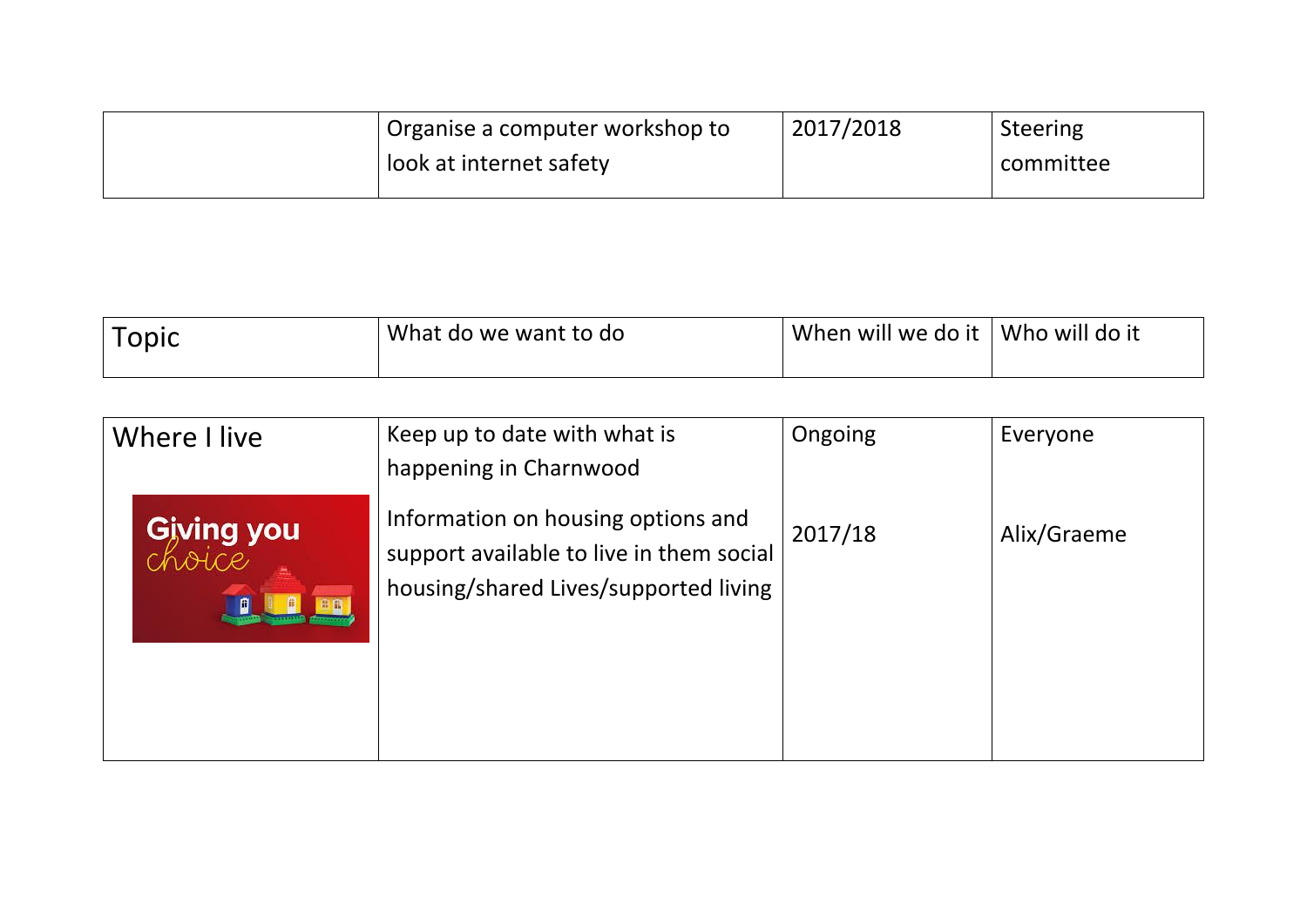| opic | What do we want to do | When will we do it | Who will do it |
|------|-----------------------|--------------------|----------------|
|      |                       |                    |                |

| Employment            |                                                       |         |             |
|-----------------------|-------------------------------------------------------|---------|-------------|
| <b>Remploy</b>        | Support into work - Remploy &<br><b>Working Links</b> | 2017/18 | Alix/Graeme |
| Putting ability first |                                                       |         |             |

| <b>Running the</b><br>meetings | Plan 6 Charnwood Action Group<br>meetings a year                                                                             | November           | <b>Steering</b><br>committee                              |
|--------------------------------|------------------------------------------------------------------------------------------------------------------------------|--------------------|-----------------------------------------------------------|
| -ELVERLAND<br>£20              | Book the meetings at various sites<br>across Charnwood                                                                       | November           | Alix/Graeme                                               |
|                                | Good representation on the<br><b>Partnership Board</b><br>Ensure that there are at least three<br>Co-chairs at the meetings. | Ongoing<br>Ongoing | Alix/Phil/Peter<br>Graeme<br><b>Steering</b><br>committee |
|                                |                                                                                                                              |                    |                                                           |